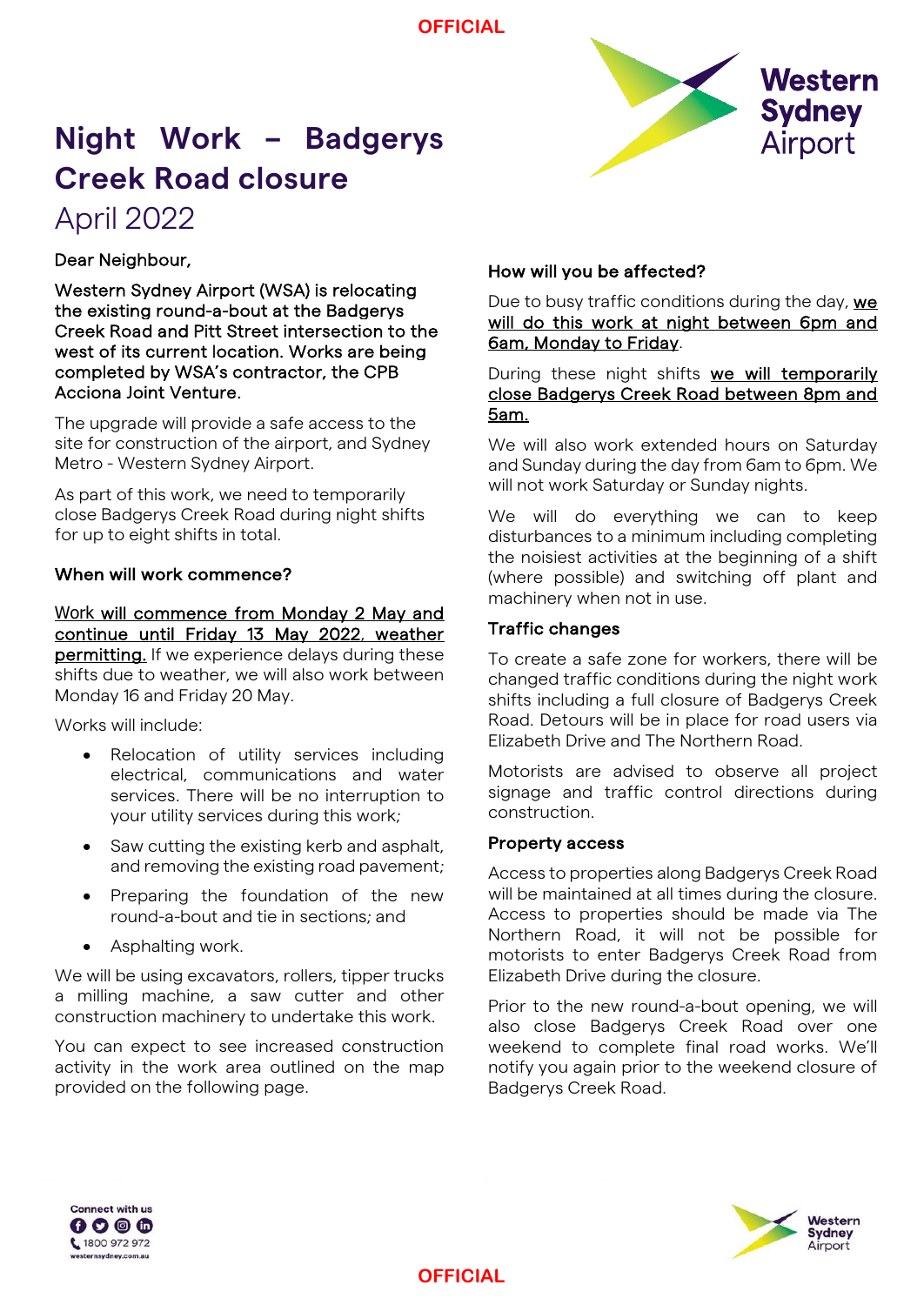**OFFICIAL**

#### Location of work and detour







**OFFICIAL**